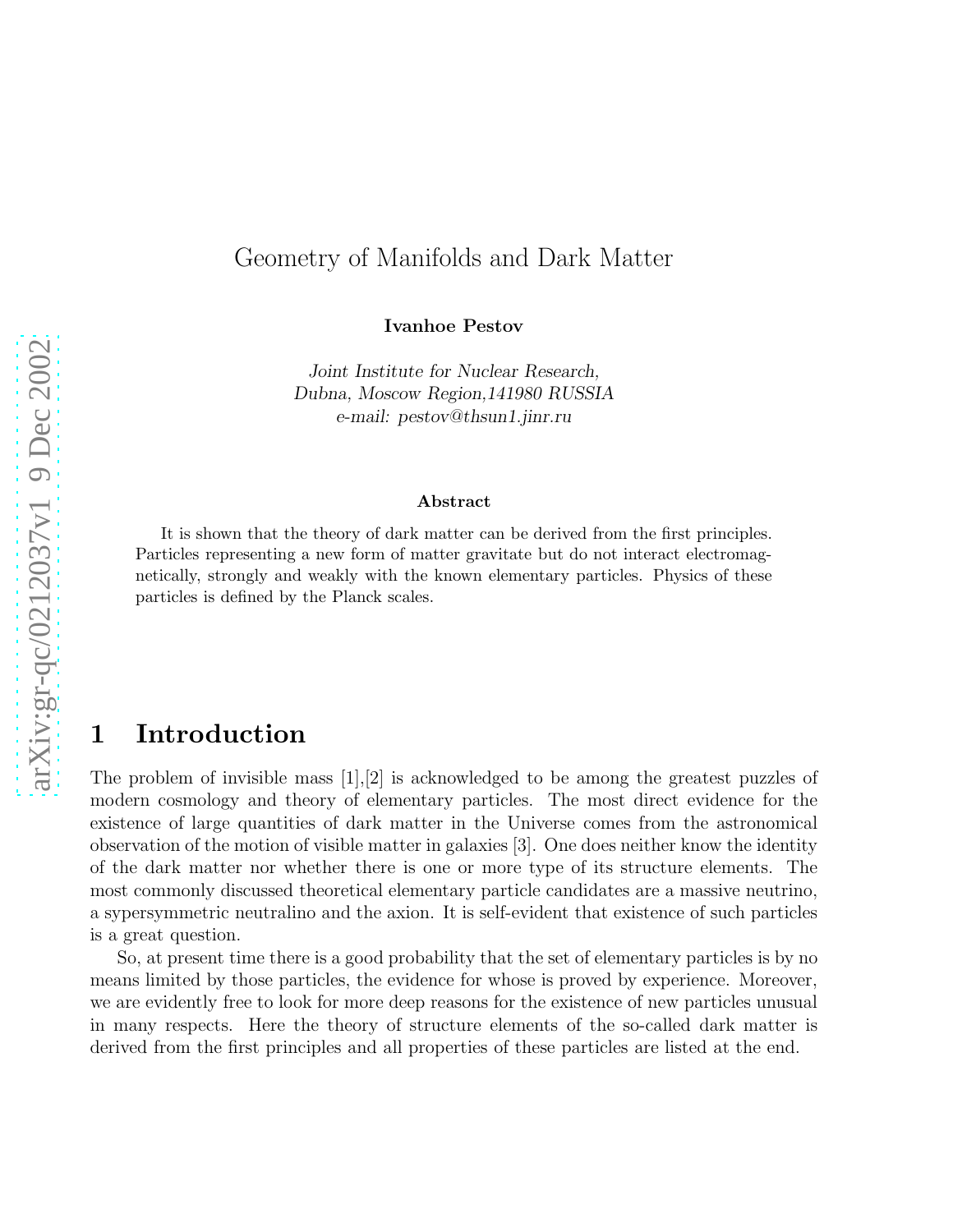## 2 Geometrical framework

According to the modern standpoint a fundamental physical theory is the one that possesses a mathematical representation whose elements are smooth manifold and geometrical objects defined on this manifold. Most physicists today consider a theory be fundamental only if it does make explicit use of this concept. It is thought that curvature of the manifold itself provides an explanation of gravity. Within the manifold, further structure are defined-vector fields, connexions, particle path and so forth- and these are taken to account for the behavior of physical world. This picture is so generally accepted and it is based on such a long history of physical research, that there is no reason to question it.

Geometry on manifold M with a local coordinate system  $x^i$ ,  $i = 0, 1, 2, 3$ , is defined by the metric  $g_{ij}$  and linear (affine) connexion  $\Gamma_{ik}^j$ . Tensor field  $g_{ij}$  is symmetric,  $g_{ij} = g_{ji}$ , but linear connexion  $\Gamma_{ik}^j$  is nonsymmetric with respect to the covariant indices,  $\Gamma_{ik}^j \neq \Gamma_{ki}^j$  in the general case and in any way does not link with the metric  $g$ . Really, these notions define, on a manifold M, different geometric operations. Namely, a metric on a manifold defines at every point the scalar product of vectors from the tangent space and linear connection gives the translation along any path on M.

## 3 Symmetry

Symmetry on a manifold can be introduced as follows. Consider the Einstein law of gravity  $R_{ij} = 0$ . Let  $g_{ij}$  be a solution of the equations  $R_{ij} = 0$  and  $f^i(x)$  are four functions defined by the demand that all expressions in the formula

$$
\tilde{g}_{ij}(x) = f_i^k(x) f_j^l(x) g_{kl}(f(x)),
$$

where  $f_i^k(x) = \partial_i f^k(x)$ , have the meaning. It can be shown that  $\tilde{g}_{ij}(x)$  is a symmetric tensor and a new solution of the Einstein eqs.  $R_{ij} = 0$ . The point transformation  $x^i \Rightarrow f^i(x)$  is a local diffeomorphism. All such transformations form a group of local diffeomorphisms. As it follows from the above statement, the group thus defined is a symmetry group of gravitation interactions. It should be noted that it is the most general group of coordinate transformations.

Another very general group of transformations on M can be defined as follows. Consider the most general linear transformation of vector fields

$$
\bar{V}^i = S^i_j V^j,
$$

where  $\bar{V}^i$  and  $V^i$  are components of vector fields,  $S^i_j$  are components of a tensor field of the type  $(1,1)$ ,  $\det(S_j^i) \neq 0$ . Of two tensor fields  $S_j^i$  and  $T_j^i$  of the type  $(1,1)$  a tensor field  $P_j^i = S_k^i T_j^k$  of the type (1,1) may be constructed, called their product. With the operation of multiplication thus defined, the set of tensor fields of the type  $(1,1)$  with a nonzero determinant forms a group, denoted by  $G_i$ . This is a most general gauge group on a manifold. It can be shown that the diffeomorphism group is the group of external automorphisms of the gauge group, i.e. the gauge group is invariant under the transformations of the group  $\mathrm{Diff}(M)$ . Thus, we have a nontrivial unification of these symmetries.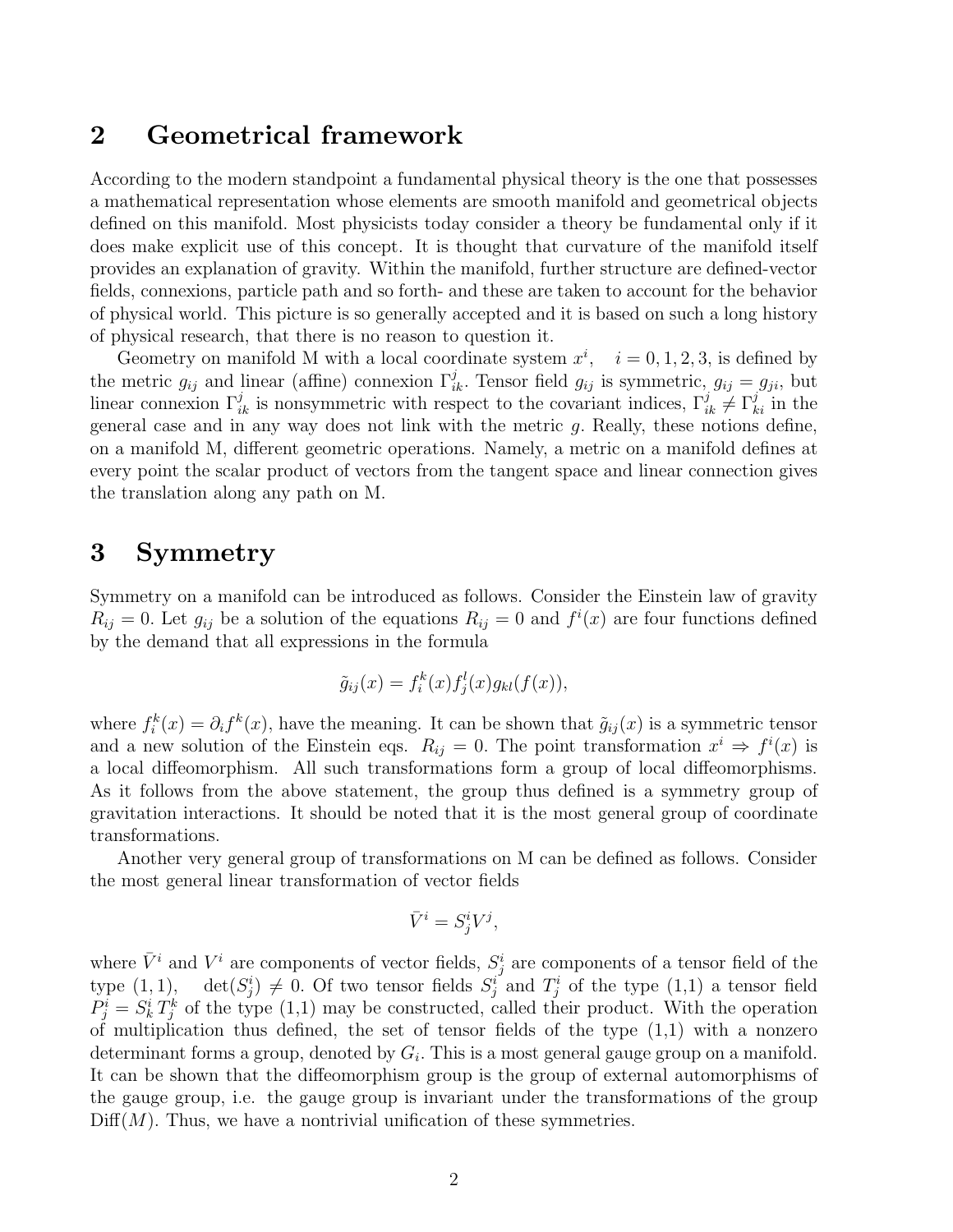The tensor fields can transform under the gauge transformations in different ways. We will say that a tensor field T of the type  $(m, n)$  has the gauge type  $(p, q)$  if under the transformations of the gauge group there is the correspondence

$$
\bar{T} = \underbrace{S \dots ST}_{p} \underbrace{S^{-1} \dots S^{-1}}_{q},
$$

where  $0 \le p \le m$ ,  $0 \le q \le n$ , and  $S^{-1}$  is the transformation inverse to  $S$ ,  $S^{-1}$  =  $(T_j^i)$ ,  $S_k^i T_j^k = \delta_j^i$ . From the equations  $R_{ij} = 0$  which express the Einstein law of gravity one can find that the Einstein gravitational potentials  $g_{ij}$  have the gauge type  $(0, 0)$ .

# 4 Main Conjecture

Now, we have the possibility to put forward the idea that the group of gauge symmetry  $G_i$ defines properties of a new form of matter called the dark matter. From the theory of linear vector spaces and for the reasons of symmetry and simplicity it follows that there is a single quantity which can be put in correspondence with hypothetical particles of this matter. This quantity is a tensor field of the type  $(1, 1)$ ,  $\Psi_j^i$ , and the gauge type  $(1, 1)$ . Since under the action of the gauge group a tensor field  $\Psi$  is transformed as follows

$$
\bar{\Psi} = S\Psi S^{-1},
$$

then scalars  $\Psi_i^i = Tr \Psi$  and  $\Psi_j^i \Psi_i^j = Tr(\Psi \Psi)$  are evidently invariants of the gauge group  $G_i$ . It is known from the theory of linear operators that there also exist other invariants, but in what follows we will only use the invariant  $Tr(\Psi\Psi)$ .

To derive the nontrivial gauge invariant equations for  $\Psi$ , first of all investigate the link between the linear connection  $\Gamma_{ik}^j$ , and gauge group  $G_i$ . To this end consider the properties of covariant derivative with respect to linear connection  $\Gamma_{ik}^j$  from the standpoint of gauge symmetry in question. The covariant derivative of  $\Psi$  with respect to the affine connection  $\Gamma_i = (\Gamma^j_{ik})$  can be written in the form

$$
\nabla_i \Psi = \partial_i \Psi + [\Gamma_i, \Psi].
$$

The use of the matrix notation is rather evident and does not require special explanations. Let  $\bar{\Gamma}_i = (\bar{\Gamma}_{ik}^j)$  is another affine connection on M and  $\bar{\nabla}_i$  denotes the covariant derivative with respect to this connection. Then

$$
\bar{\nabla}_i \Psi = \nabla_i \Psi + [\delta \Gamma_i, \Psi],
$$

where  $\delta\Gamma_i = \bar{\Gamma}_i - \Gamma_i$ . Substituting, into the above relation,  $\bar{\Psi} = S\Psi S^{-1}$  instead of  $\Psi$ , we get

$$
\overline{\nabla}_i \overline{\Psi} = S(\nabla_i \Psi) S^{-1} + [\delta \Gamma_i - S \nabla_i S^{-1}, \Psi].
$$

From this it follows that

$$
\bar{\nabla}_i \bar{\Psi} = S(\nabla_i \Psi) S^{-1} \tag{1}
$$

if  $\delta\Gamma_i = S\nabla_i S^{-1}$ , or that is the same,

$$
\bar{\Gamma}_i = \Gamma_i + S \nabla_i S^{-1}.
$$
\n(2)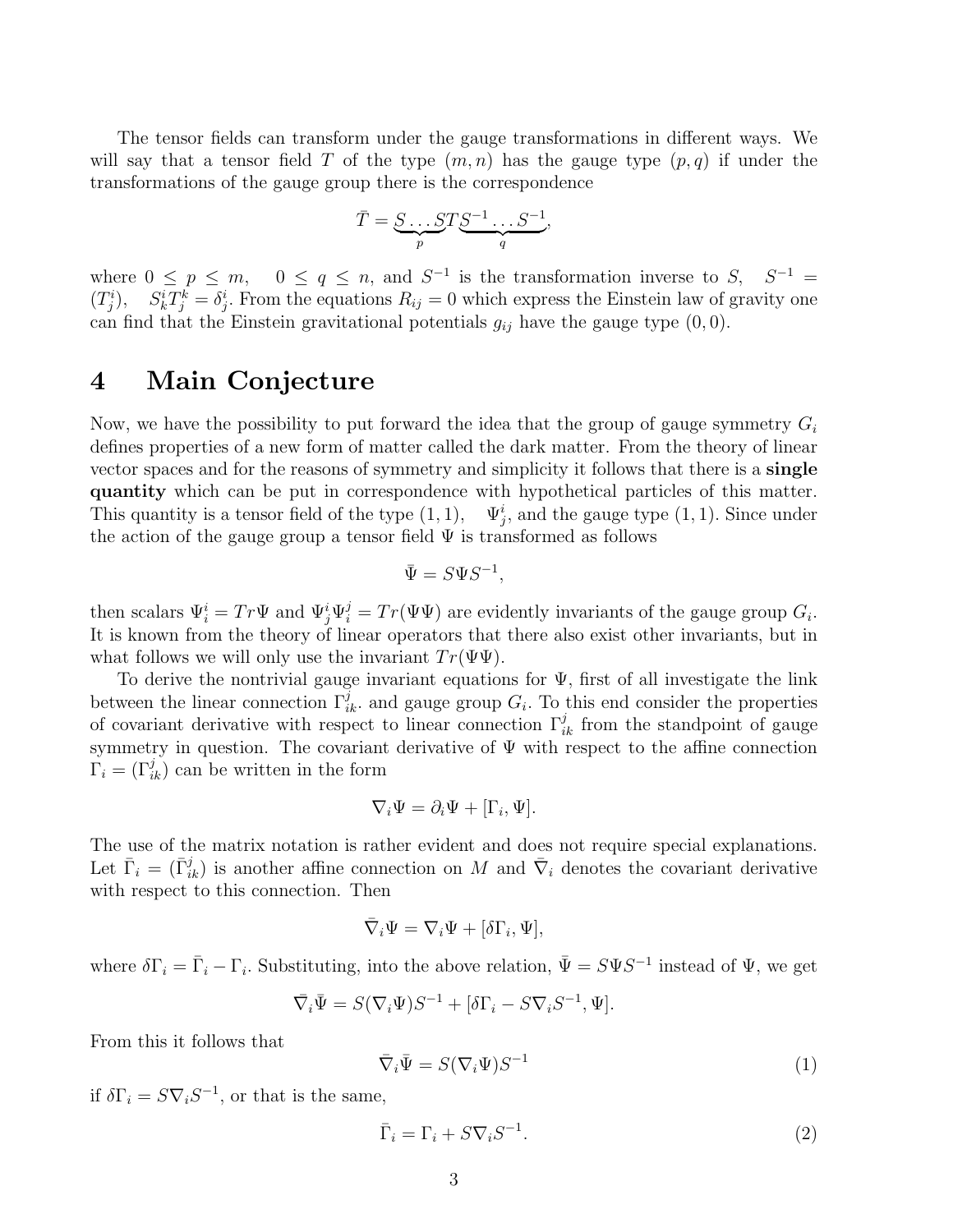Let

$$
(B_{ij}^{\ \ k}) = B_{ij} = \partial_i \Gamma_j - \partial_j \Gamma_i + [\Gamma_i, \Gamma_j]
$$

be the Riemann tensor of the affine connection  $\Gamma_i$ , then from (2) it follows that

$$
\bar{B}_{ij} = S B_{ij} S^{-1},\tag{3}
$$

where  $\bar{B}_{ij}$  is the Riemann tensor of the connection  $\bar{\Gamma}_i$ . Thus, from (2) and (3) it follows that in the framework of the gauge group  $G_i$  one can consider the affine connection  $\Gamma_{ik}^j$ . the gauge field and the tensor  $B_{ij}$  as the strength tensor of this field. According to (1) a tensor field  $\nabla_i \Psi$  has the same gauge type as  $\Psi$ , but this is not true for the second covariant derivative of  $\Psi$  or  $B_{ij}$ . For this reason it is necessary to introduce the important notion of the gauge covariant derivative, which does not change the gauge type of the quantity in question.

Let T be a tensor field (tensor density) of the gauge type  $(1, 1)$ , then by definition

$$
D_i T = \partial_i T + [\Gamma_i, T]
$$

is the gauge covariant derivative. For example, for the Riemann tensor we have

$$
D_i B_{jk} = \partial_i B_{jk} + [\Gamma_i, B_{jk}].
$$

As it must be, for the field  $\Psi$  the gauge covariant derivative coincides with the standard covariant derivative,  $D_i \Psi = \nabla_i \Psi$ . In the general case the operator  $D_i$  is not general covariant, since  $D_i T$  will not always be a tensor field together with  $T$ . However, the commutator  $[D_i, D_j]$ is always general covariant, because

$$
[D_i, D_j]T = [B_{ij}, T].
$$

From this we get the important relation for the Riemann tensor

$$
[D_i, D_j]B_{kl} = [B_{ij}, B_{kl}]
$$
\n
$$
(4)
$$

Thus, the gauge symmetry shows that not only the Einstein gravitational potentials  $g_{ij}$ but also the tensor field  $\Psi$  and gauge field  $\Gamma_i$  are to be treated as primary fields tightly connected with the symmetry and geometry on the manifold. Before writing the simplest gauge invariant equations, that express the law of interaction of these fields, it must be noted that all the three fields have geometrical interpretation. For the field  $g_{ij}$  it is well known, so we dwell only on the geometrical interpretation of the fields  $\Psi$  and  $\Gamma$ , considered as a whole.

Let  $\delta V^i = dV^i + \Gamma^i_{jk}\dot{x}^j V^k dt$  be an infinitesimal change of the vector field V on a curve  $\gamma(t)$  and  $S_j^i = \delta_j^i + \Psi_j^i dt$  be an infinitesimal gauge transformation. We assume that at every moment of time t an infinitesimal change of a vector V along a curve  $\gamma(t)$  is equal to an infinitesimal linear transformation of the vector field V induced by the gauge group,  $\delta V^i$  =  $\Psi_j^i V^i dt$ . Thus, we obtain a system of ordinary linear homogeneous differential equations for  $V^{\v i}(t)$ 

$$
\frac{dV^i}{dt} + \Gamma^i_{jk}\frac{dx^j}{dt}V^k = \Psi^i_j V^j.
$$

from which it follows that a composite geometrical object  $(\Psi, \Gamma_i)$  defines the general law of translations of a vector field along the given curve  $\gamma(t)$ .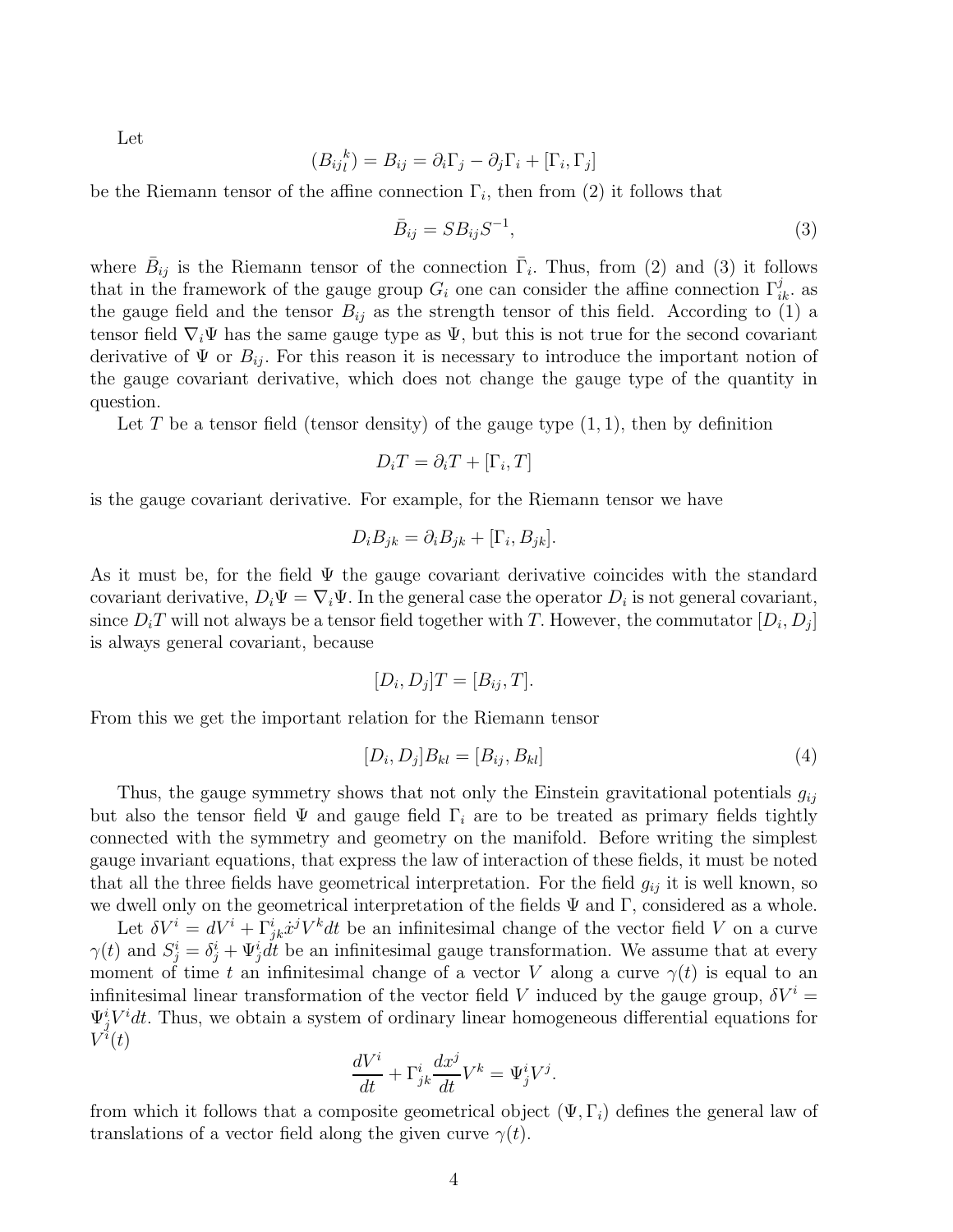## 5 Field Equations

Now we shall assume that the field  $\Psi$  has the gauge type  $(1,1)$ , under the action of the gauge group the Γ- field is transformed by the law (2) and construct a  $G_i$ -invariant theory of the interaction of those fields. The simplest gauge invariant Lagrangian of the field  $\Psi$  has the form

$$
L_{\Psi} = -\frac{1}{2}Tr(D_i\Psi D^i\Psi - m^2\Psi\Psi),\tag{5}
$$

where m is a constant,  $D_i = g^{ij} D_j$ . From (5) by the variation with respect to  $\Psi$  we obtain the following equations

$$
D_i(\sqrt{|g|}D^i\Psi) + m^2\sqrt{|g|}\Psi = 0,
$$
\n(6)

where |g| is the absolute value of the determinant of the matrix  $(g_{ii})$ . When deriving (6) one should take into account that  $Tr(D_i\Psi) = \partial_i(T_T\Psi)$ . In accordance with (6) one can consider m as the mass of a particle defined by the field  $\Psi$ . The simplest Lagrangian of the gauge field  $\Gamma$  is a direct consequence of (3)

$$
L_{\Gamma} = -\frac{1}{4} Tr(B_{ij} B^{ij}),\tag{7}
$$

where  $B^{ij} = g^{ik}g^{jl}B_{kl}$ . Varying the Lagrangian  $L = L_{\Psi} + L_{\Gamma}$  with respect to  $\Gamma$  with the help of the relation  $\delta B_{ij} = D_i \delta \Gamma_j - D_j \delta \Gamma_i$  we obtain the following equations of the gauge field  $\Gamma$ 

$$
D_i(\sqrt{|g|}B^{ij}) = \sqrt{|g|}J^j,
$$
\n(8)

the right hand side of which contains the tensor field of the third rank

$$
J^i = [\Psi, D^i \Psi]. \tag{9}
$$

This field obviously has the gauge type  $(1, 1)$ . The tensor current  $J<sup>i</sup>$  has to satisfy the equation

$$
D_i(\sqrt{|g|}J^i) = 0,\t\t(10)
$$

as in accordance with (4),  $D_i D_j(\sqrt{|g|}B^{ij}) \equiv 0$ . From (6) and (9) it follows that  $J^i$  really satisfies equation (10) and thus the system of equations (6) , (8) is consistent.

Varying the Lagrangian  $L = L_{\Psi} + L_{\Gamma}$  with respect to  $g^{ij}$  we obtain the so-called metric tensor of energy-momentum of the considered system of interacting fields

$$
T_{ij} = Tr(D_i \Psi D_j \Psi) + Tr(B_{ik} B_j{}^k) + g_{ij} L, \tag{11}
$$

where  $B_j^{\ k} = B_{jl}g^{kl}$ . If the fields  $\Psi$  and  $\Gamma$  satisfy equations (6) and (8), then one can show that the metric tensor of the energy-momentum satisfies the well-known equations

$$
T^{ij}{}_{;i}=0
$$

where the semicolon denotes as usual the covariant derivative with respect to the Levi-Civita connection belonging to the field  $g_{ij}$ 

$$
\{^i_{jk}\} = \frac{1}{2}g^{il}(\partial_j g_{kl} + \partial_k g_{jl} - \partial_l g_{jk}).
$$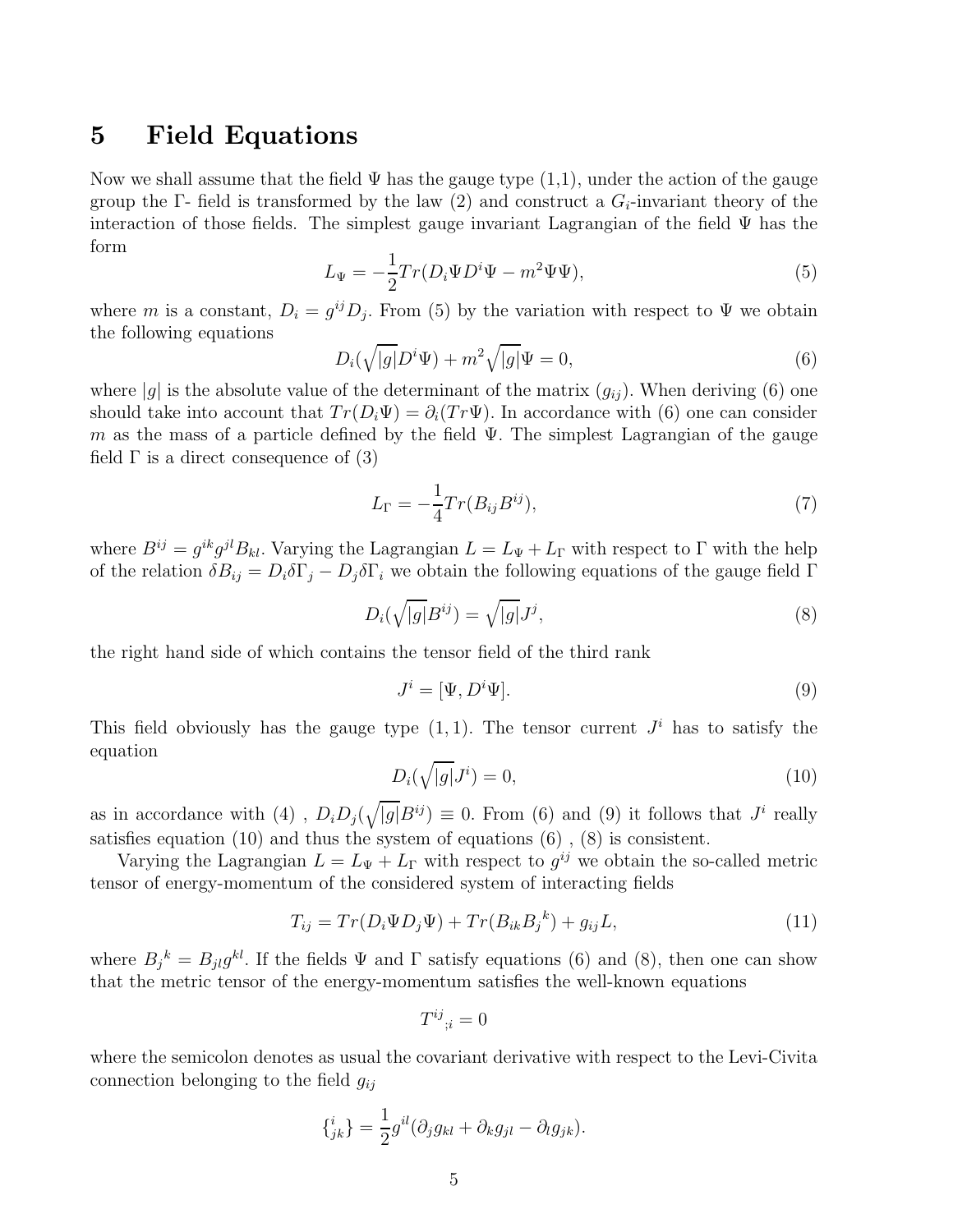It is evident that the metric tensor energy-momentum is gauge invariant.

Now we can write down the full action for the fields  $g_{ij}$ ,  $\Psi$ ,  $\Gamma$ 

$$
S = -\frac{c^3}{G} \int R\sqrt{|g|} d^4x - \frac{\hbar}{2} \int Tr(D_i \Psi D^i \Psi + m^2 \Psi \Psi) \sqrt{|g|} d^4x -
$$

$$
- \frac{\hbar}{4} \int Tr(B_{ij} B^{ij}) \sqrt{|g|} d^4x,\tag{12}
$$

where R is the scalar curvature, G is the Newton gravitational constant and  $\hbar$  is the Planck constant. From the geometrical interpretation of the fields  $\Psi$  and  $\Gamma$  it follows that they have the dimension  $sm^{-1}$ . As all coordinates can be considered to have the dimension  $sm$ , the action  $S$  has a correct dimension. It is necessary to substantiate only why we have introduced the Planck constant  $\hbar$  into the full action S and not, say, the constant of interaction  $\varepsilon$  with the gauge field  $\Gamma$ , similar to the electric charge of the electron e.

Consider the infinitesimal transformations of the diffeomorphism group,  $\bar{x}^i = x^i +$  $K^{i}(x)dt$ . If under such transformations the gravitational potentials  $g_{ij}$  do not vary, i.e. the vector field  $K^{i}(x)$  satisfies the Killing equations

$$
K^i \partial_i g_{jl} + g_{il} \partial_j K^i + g_{ji} \partial_l K^i = K_{j;l} + K_{l;j} = 0,
$$

then the vector field  $P^i = T^{ij} K_j$  will satisfy the equation  $P^i_{\;i} = 0$ . Integrating this equation we obtain the conservation law. The Killing equations impose severe constraints on the gravitational potentials. Thus, the Killing equations are completely integrable if the tensor of curvature of the metric  $g_{ij}$  satisfies the equations:

$$
R_{ijkl} = \frac{R}{12} (g_{ik}g_{jl} - g_{il}g_{jk}).
$$

In the general case the Killing equations have no solutions at all and there are no conservation laws. This result allows us to understand the absence of the constant of interaction of matter fields with the gravitational field similar to the electric charge  $e$  and why the Newton gravitational constant  $G$  does not enter into the equations of matter fields. It is impossible to switch on or switch off the gravitational field. It does not admit the existence of the gravitational screen, the "gravitational charge" does not exist as an invariant fundamental notion.

Now consider infinitesimal gauge transformations  $S_j^i = \delta_j^i + \Omega_j^i dt$ . If under such transformations the gauge field  $\Gamma_i$  does not vary, i. e. the tensor field  $\Omega_j^i$  satisfies the equations

$$
\partial^i \Omega^j_k + \Gamma^j_{il} \Omega^l_k - \Omega^j_l \Gamma^l_{ik} = \nabla_i \Omega^j_k = 0,
$$

then the vector field  $Q^i = Tr(J^i\Omega)$ , where  $J^i$  is a tensor current (9), will satisfy the equation  $Q^i$ ;  $i = 0$ . Integrating this equation we obtain the conservation law as usual. The equation  $\nabla_i \Omega_k^j = 0$ , like the Killing equations, imposes severe constraints, in the given case, on the gauge field  $\Gamma_i$ . Thus, the equation  $\nabla_i \Omega_k^j = 0$  is completely integrable, if the strength tensor  $B_{ij}$  satisfies the equations  $B_{ij}^{\ \ k} = 1/4B_{ij\ m}^{\ \ m}$  ${}_{m}^{m}\delta_{l}^{k}$ . So, in the considered case, generally speaking, there are no conservation laws too. From this fact it is natural to conclude, that there is no special coupling constant ( like the electric charge) of the gauge field  $\Gamma$  with the field of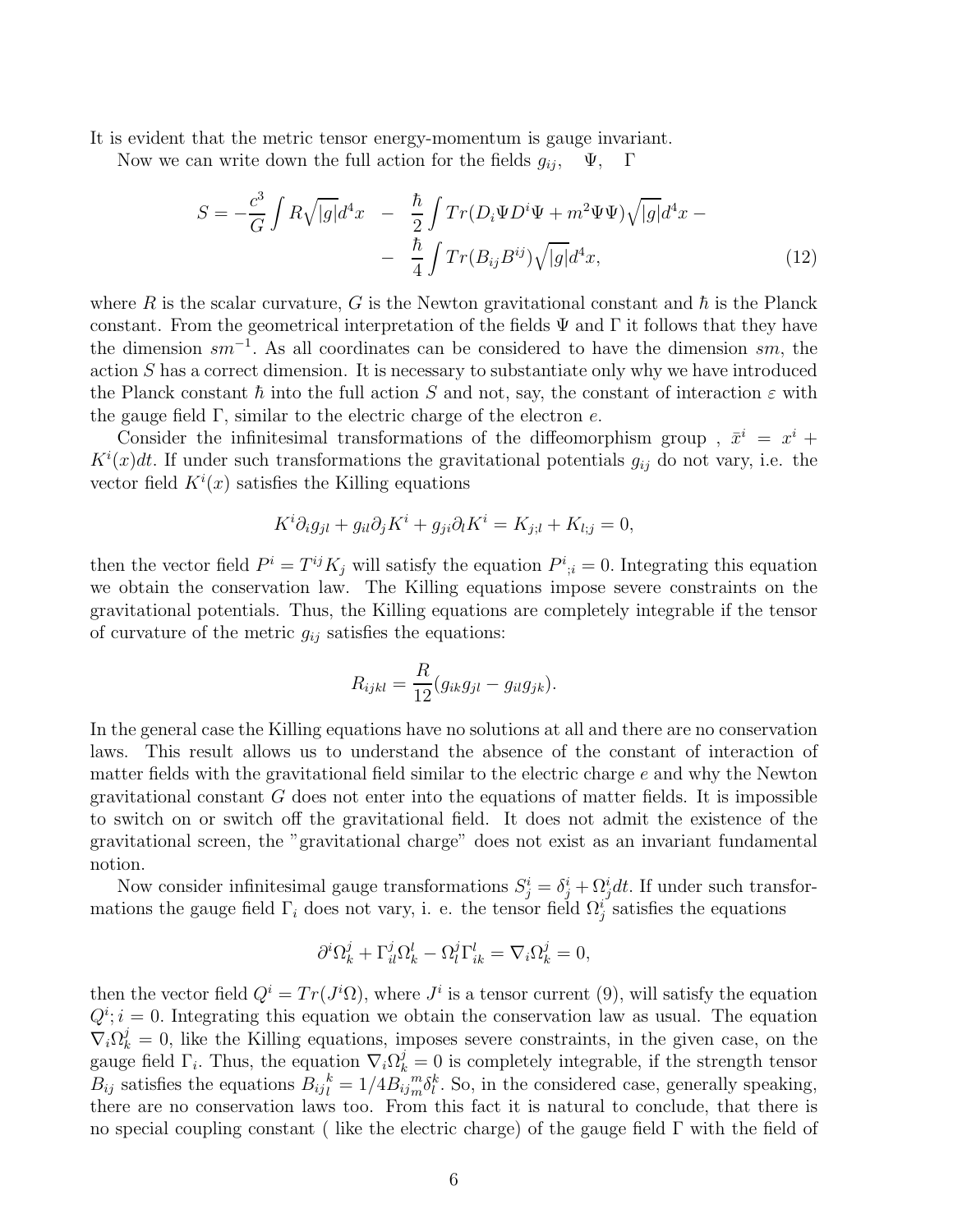matter  $\Psi$ . The gauge field  $\Gamma$  is impossible to screen. In the known sense, the Planck constant  $\hbar$  is analogous to the Newton gravitational constant G. The Planck constant  $\hbar$  characterizes the intensity of interactions of the field  $\Psi$  with the gauge field Γ. Interactions in question has a pure quantum nature. From this consideration one can conclude that non-abelian gauge fields and gravity are not in the scope of perturbation theory and we need new approaches here.

### 6 General Physical Interpretation

Varying the full action (12) with respect to  $g^{ij}$  we derive the Einstein equations

$$
R_{ij} - \frac{1}{2}g_{ij}R = l^2T_{ij},
$$

where  $l = \sqrt{\hbar G/c^3}$  is the Planck length and  $T_{ij}$  is the metric tensor of energy-momentum (11). Thus, it is shown that the problem formulated above has the solution. A tensor field of the second rank  $\Psi_j^i$  describes unknown gravitating particles which, as it was shown earlier, are a single source of the gauge field  $\Gamma$  that is known as the affine connection in geometry. As it is known, the affine connection has always played a fundamental role in all attempts to develop General Relativity from the very start of its creation [4],[5],[6]. The conclusion drawn here that the affine connection has a conserved energy-momentum tensor and therefore may be a source of gravitational field radically changes the view on that object. In this connection it should be emphasized that equations (6) and (8) can be considered on the background of the Minkowski spacetime. It is enough to suppose that  $g_{ij}$  is the Minkowski metric.

It is not difficult to show that for the field  $\Psi$  there is no nontrivial gauge invariant equations of the first order. Let S be an element of the gauge group; obviously,  $(-S)$  also belongs to that group. Further, under the gauge transformation  $\overline{\Psi} = S \Psi S^{-1}$  the same transformation of the field  $\Psi$  corresponds to different elements S and (-S) of the gauge group. We have remarked these properties because they characterize the bose particles.

The equations of motion for a test particle in external gravitational and gauge fields have the form

$$
\frac{d^2x^i}{ds^2} + \{^i_{jk}\}\frac{dx^j}{ds}\frac{dx^k}{ds} + \frac{\hbar}{mc}\omega^i_j\frac{dx^j}{ds} = 0,
$$

where  $\omega_{ij} = Tr(Bij) = \partial_i Q_j - \partial_j Q_i$  and  $Q_i = Tr(\Gamma_i) = \Gamma_{ik}^k$ . An additional gauge force acting on a test particle has the quantum nature and the same form that the Lorentz force. However, the new force has one essential feature which can be seen from a rather general consideration. Taking the trace of equations (8) and taking into account that in accordance with (9),  $Tr(J^{i}) \equiv 0$ , one obtains that if  $\Gamma$  satisfies equations (6) and (8), then  $\omega_{ij}$  will satisfy the equations  $\omega^{ij}_{;i} = 0$ . These equations are the same as the Maxwell equations without sources. From this one can conclude that the new gauge invariant force connected with the gauge field  $\Gamma$  can neither be central nor Coulomb.